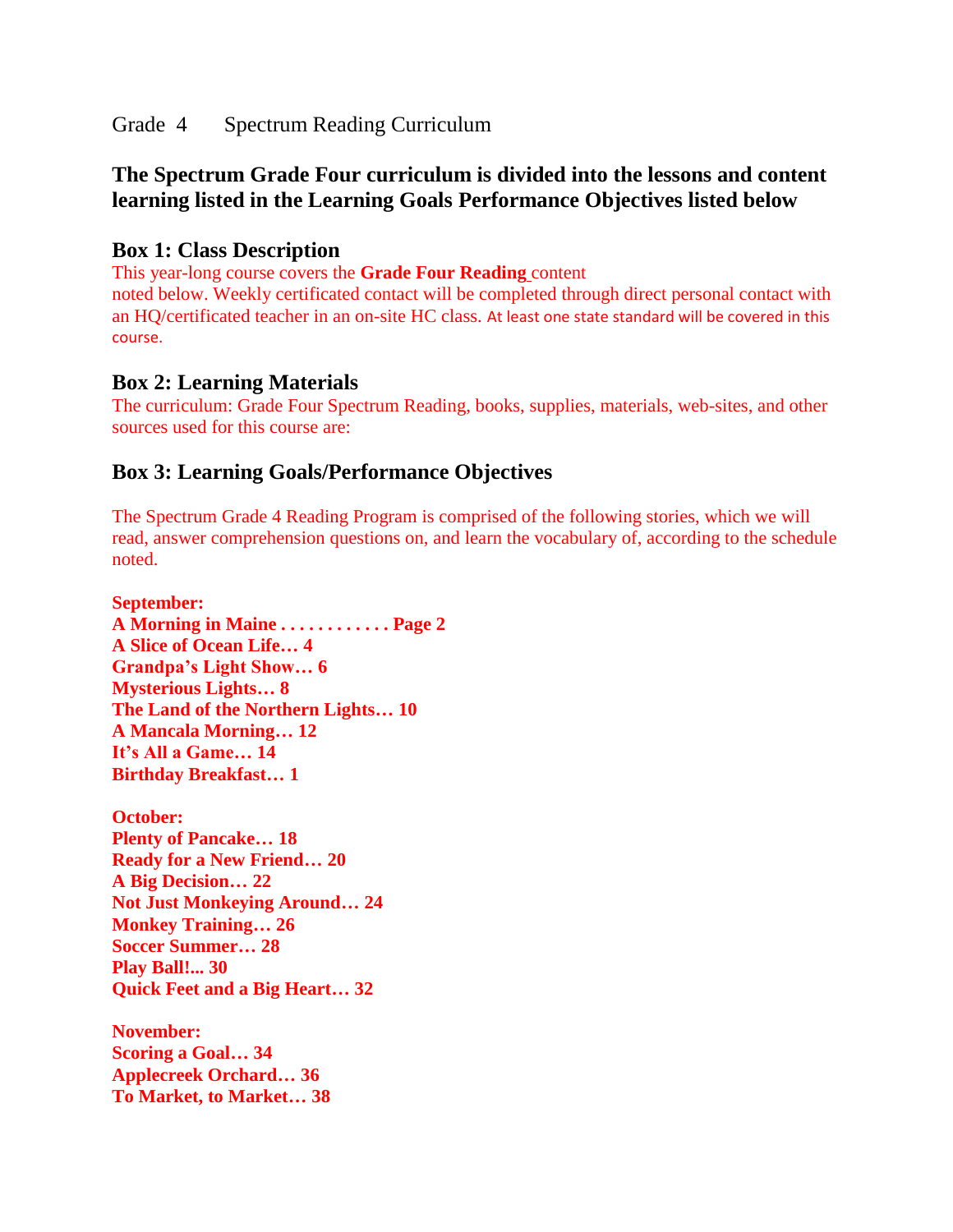**Bees in the Trees… 40 An Apple a Day… 42 A New Virginia Home… 44 A Long Way Home… 46**

**December: The Wild Side of the Trail… 48**

**A Friendly Hike… 50 On the Right Track… 52 A French Connection… 54 Tower Power… 56 Impressive Paintings… 58 A Museum Fit for a King… 60 Seeing the World Through Different Eyes .. . 62**

#### **January:**

**An E--**‐**mail from Overseas… 64 Racing for the Yellow Jersey… 66 Eat to Compete… 68 The Peregrine Project… 70 Keeping an Eye on Peregrine Falcons… 72 Falcons in the City… 74 The World of Tomorrow… 76 A Fair to Remember… 78**

**February: What a Thrill!... 80 The Story of a Quilt… 82 Patchwork History… 84 The Mystery of the Quilt Codes… 86 Make Your Own Quilt… 88 A Musical Discovery… 90 Trumpet Talk …92 King of the Trumpet… 94**

**March: For the Love of Jazz …96 A Bebop Afternoon… 98 Plants on the Move…100 Make Your Own Terrarium.. 102 A Special Garde… 104 Something in the Air.. 106 A Family Decision…108 A Library Expedition… 110**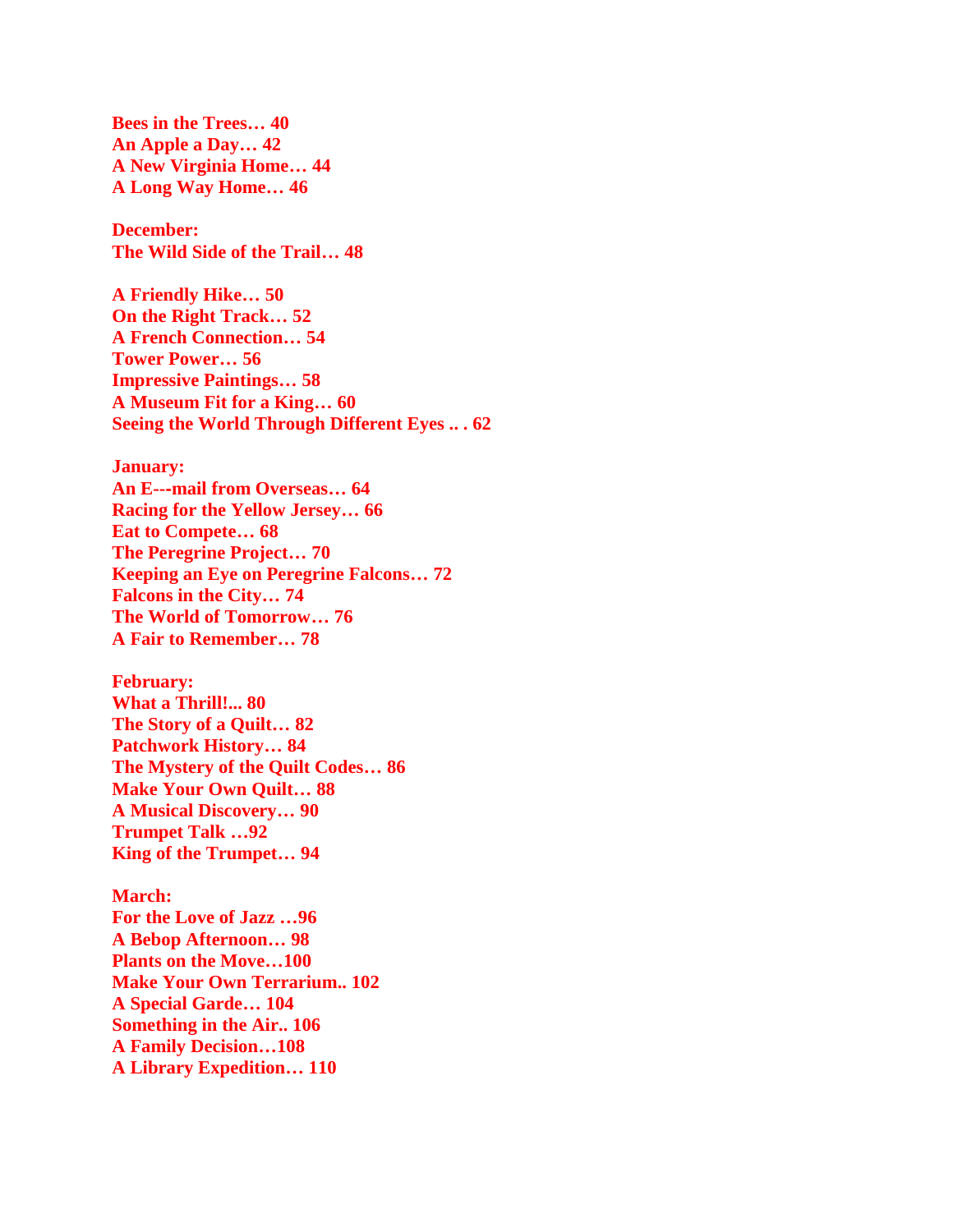**April: The Wolves Are Back!... 112 Geyser Capital of the World… 114 A Natural Beauty …116 Mars Mission …118 The Mysteries of Mars …120 Space Travelers …122 A Friendly Lesson …124 Sink or Swim… 126**

**May: Flood Watch! …128 The Flood of the Century… 130 Career Day …132 The Wright Stuff …134 The World Underwater… 136 E--**‐**mail Advice …138**

**June: The Trail West …142 The Riders of the Pony Express… 144 Lone Star Camels …146 One Hump or Two? …148 Survivors in the Desert… 150**

### **Box 4: Learning Activities**

The first four days of the week the student will complete a reading lesson from the reading curriculum mentioned above. The lesson will be taught to them, samples will be worked on the whiteboard or pencil  $\&$  paper to make sure the student comprehends, and the student will then independently work through a daily assignment to make sure they understand and show the ability to complete the learning of the day. Any errors will be corrected. The fifth day of each week the student will learn to read by reading and being read to. This will include books from the list of books in the Learning Materials section above.

**(Make additions or deletions as you see fit.)**